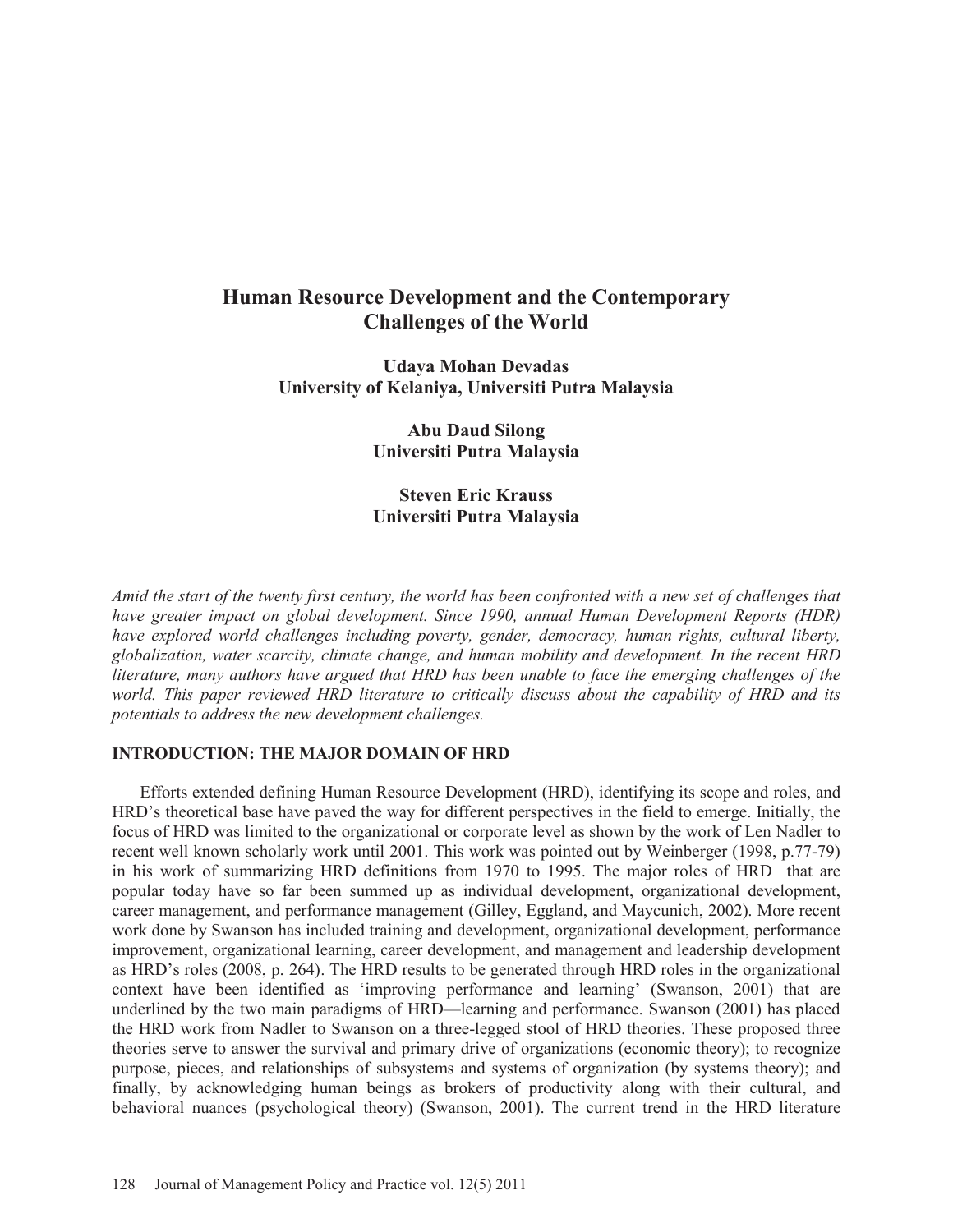focuses on the debate over HRD's feasibility to address the new challenges of HRD for the benefit of its stakeholders.

#### **METHODOLOGY**

This study has been designed as a conceptual paper with a focused literature review on 'challenges of Human Resource Development (HRD)' and 'National Human Resource Development (NHRD)' to identify the contemporary challenges confronted by HRD, the emerging research inquiries to resolve such challenges, and finally to discuss about NHRD's plausibility in resolving the identified challenges.

## **CHALLENGES TO AND NEW NEEDS OF HRD**

The uncertain world has stimulated unprecedented challenges, roles, and needs for HRD. Ruana, Lynham, and Chermack (2003) have found four major forces affecting the future of HRD—HRD's receptiveness and flexibility, globalization, changing organizations and workforce, and technology. Marquarit and Berger (2003) identified some key areas impacted by the main force affecting HRD — 'globalization'— and how it can influence HRD roles. Such critical areas include political development, economic development, organizational and work learning, educational and vocational training, global leadership development, technology and knowhow, and environmental sustainability. Hartenstein, (1999) identified how globalization, as one of the major forces shaping HRD, can have both a negative and positive impact on HRD. Ruana, Lynham, and Chermakck (2003) further identified five major challenges of HRD: (1) 'organizational pressure and lack of recognition' that leads to ignore HRD in board room discussions and top leadership positions; (2) 'emphasis on evaluation and return on investment' even though HRD has been unable to be market driven and to show return on HRD investment; (3) 'pressure on HRD's identity' in spite of the difficulty to identify its core competencies and competitive advantages; (4) 'need of identifying HRD's stakeholders' that requires one to define to whom the profession should serve; and (5) 'emphasis on standards and professionalism' that demands more professionalization of the HRD field. Gold, Rodgers and Smith (2003) have also highlighted some challenges of HRD: gaining recognition for the service that HRD provides; taking learning seriously and strategically; having an inclusive approach to HRD using technology as a vehicle to achieve learning; making HRD a strategic consideration at work; and showing links between HRD and measurable outcomes and outputs. Bing, Kehrhahn and Short (2003) also mention the challenging trends facing HRD such as: balancing the demand for increased shareholder values against values as perceived by other stakeholders; making better uses of technology to deliver 'just in time' solutions; a global economy; and demand for more ethical and socially responsible organizations.

As per the critical knowledge claim of HRD, some sets of present challenges need to be addressed. Fenwick (2005) presents such challenges as: creating social justice in the workplace; paying attention to women's experiences; addressing organizational 'undiscussables' such as sexism, racism, patriarchy, and violence; creating organizational democracy; conducting feminist workplace studies; and advocating change.

Initiating a new research agenda, McLean (2004) suggested that HRD also confronts new challenges in the development of countries and transitioning societies that has resulted in a new need to define HRD in the national context, in order to address national level HRD issues pertaining to health, culture, safety and community by being more geocentric rather than ethnocentric. McLean (2004) further highlighted the needs and priorities in developing countries as major challenges to be considered at national HRD policy planning and implementation levels. Torraco, in detail, discussed some notable theoretical challenges with regard to HRD theory building  $(2004)$ .

Ruona, Lynham and Chermark (2003) suggested a set of new HRD roles to be performed to cater to the new needs of HRD such as: learning and human development for people to overcome resistance to change and building systems to face uncertainties; change and organizational systems; and knowledge management for knowledge creation and managing organizations. Prokopenko (1998) further highlighted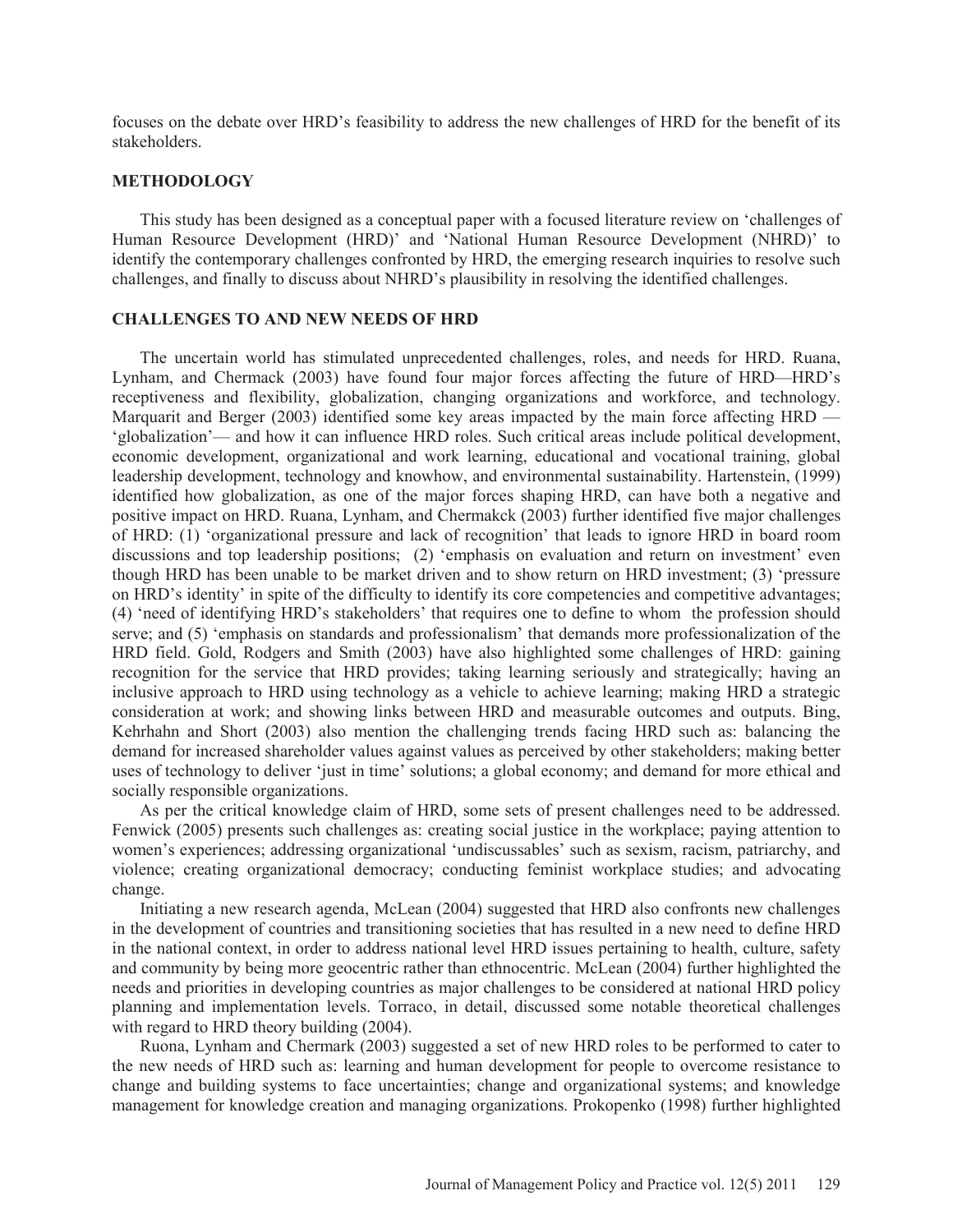six needs of HRD: cost effective HRD; quality HRD (utility of human capital and development policy); flexible HRD; vocational HRD; enlightened HRD; and developing HRD. Marsick (2007) identified a need of 'T shape' skills—deep knowledge of a discipline with an understanding of how that discipline interacts with other disciplines. Garavan, McGuire and Donhell (2004) emphasized the need to apply different levels of analysis in HRD theories. Alternatively, some scholars have made attempt to consider the implications of philosophical differences, (Ruona and Lynham, 2004), crisis management (Wooten, and James, 2008), and different worldviews (Johansen and McLean, 2006) in HRD.

The above summary of literature on the forces and challenges, roles, and needs of HRD, can be synthesized in a broader manner along with the different contextual levels involved (See Figure 1).

The challenges from global, national, organizational and HRD professional environments as illustrated in Figure 1 will determine the needs and direction of HRD theory and practice. Accordingly, the new HRD requirements posed by these challenges demand new developments in: (1) conducting more research in the new required areas extending the existing HRD theoretical foundation to include more theories beyond the three-legged stool; (2) adopting a critical approach to study phenomena such as organizational 'undiscussables' that are not discussed by the former; (3) focusing on the problems that hinder development and healthy transitions in developing countries based on their unique factors; (4) recognizing the applicability and relevance of other fields, research, and theories to HRD in facilitating ongoing academic and professional work that provides new thinking in the building of HRD core contents; (5) bringing larger contexts (meso and macro levels) into HRD research to study their impact on HRD outcomes at different levels; and (6) developing innovative theoretical processes or theorizing on HRD and its methodology. In other words, new thinking in the ontological, epistemological and axiological dimensions of HRD is required.

## **EMERGING RESEARCH FOR THE NEW NEEDS OF HRD**

In response to the new needs of HRD, several researchers have initiated new research agendas. According to Swanson (2008), these new research agendas have been categorized into three: placing HRD on the three-legged stool; embracing multiple theoretical approaches—viewing HRD without core theories but contingently seeking the usefulness of all theories in HRD work; and viewing HRD as having a narrowly focused theoretical foundation in order to fit with a particular ideology or research program. However, the authors wish to categorize the new HRD requirements to be catered through four major research inquiries: HRD foundational theory inquiry; multi-disciplinary theoretical inquiry; critical HRD inquiry; and alternative inquiry.

In terms of the first research inquiry, Wang (2008) stressed the importance of basing any new research in HRD on the already identified three-legged stool of HRD theory. Furthermore, Swanson (2008) advanced the use of economic theories in HRD by adding theories related to institutional economics, human capital theory, screening theory, agency theory, game theory, development economics, social capital theory, and human capital investments theory. Storberg-Walker further showed how "the emerging theories around social capital has much to contribute to the diverse goals of HRD professionals" (2009, p. 111). By extending the economic theories of HRD, Wang (2008) pointed out the implications of development economic theories such as Rostow's theory of development stages, dual labor market theory, trickle down hypothesis, theories of vicious circles (Demand side vicious circle, supply side vicious circle, environment-population interactions, and big push theory) to HRD research.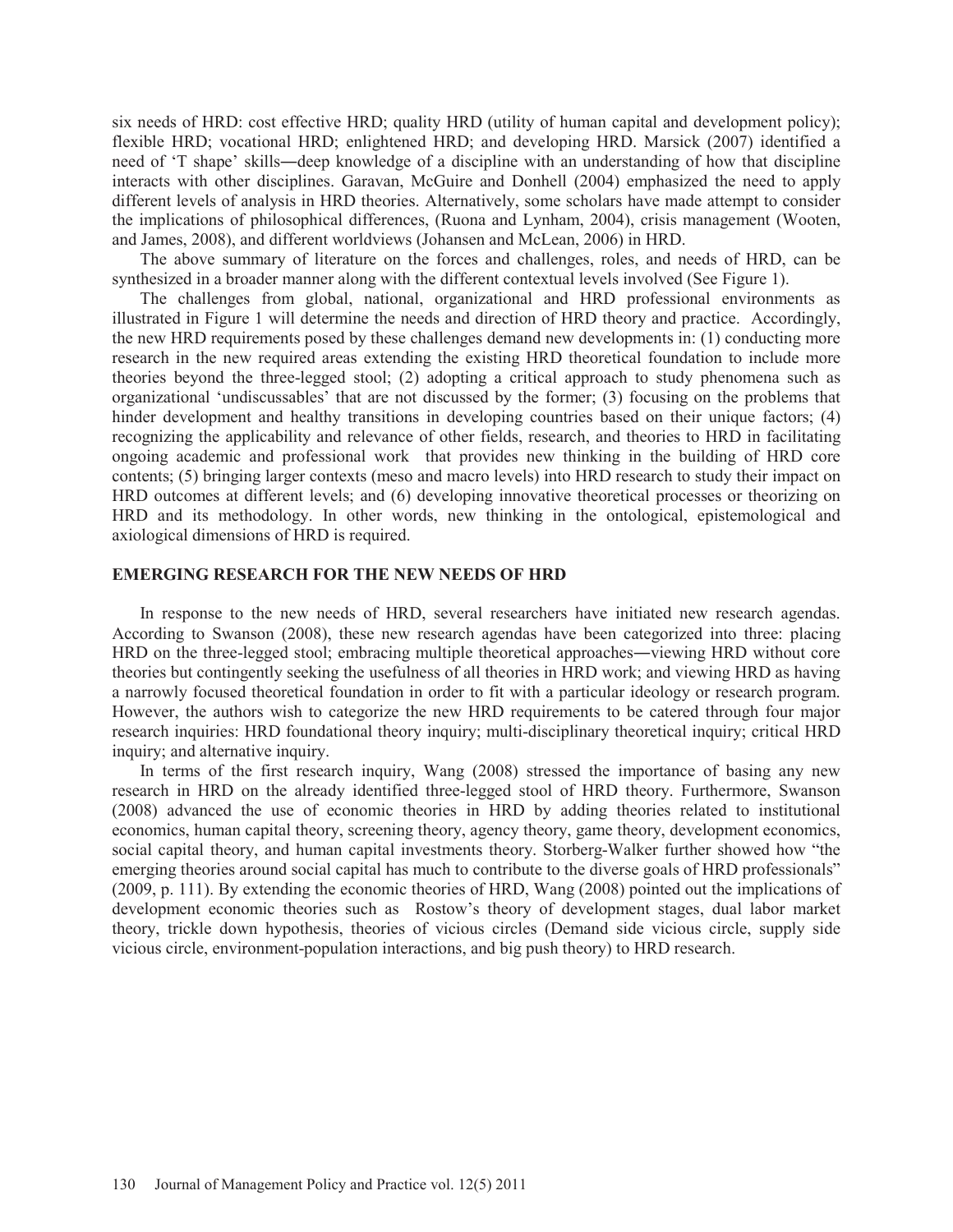## **FIGURE 1 CONTEMPORARY HRD CHALLENGES**



Wang and Swanson (2008b) further stressed the importance of economic theories and recognize the place of development economics theories in HRD, suggesting aspects of human capital and modern labor economics to be included in HRD theories. They also brought the attention to 'messy' issues in HRD using alternative views of roles, at small-mid and large scale development efforts and suggested a framework for comparative studies in HRD not only at the micro level but also the macro level (nation, national, regional, etc.). This initiative shows an alignment with the emerging research in HRD by extending its boundaries beyond organizations.

In line with the second HRD research inquiry, in 2001, McLean and McLean took a radical approach by presenting a universal definition of HRD. MacLean (2004) further extended this definition of HRD beyond organizations to include the community, nation, region, and global level while considering different cultures, political systems and economic variants. This was done to respond to the fact that to date, most theoretical perspectives in HRD have been limited to the U.S. context (Weinberger, 1998). The contemporary world, however, demands more geocentric rather than ethnocentric; more flexible rather than static; more situational rather than absolute; more meso and macro rather than micro; and more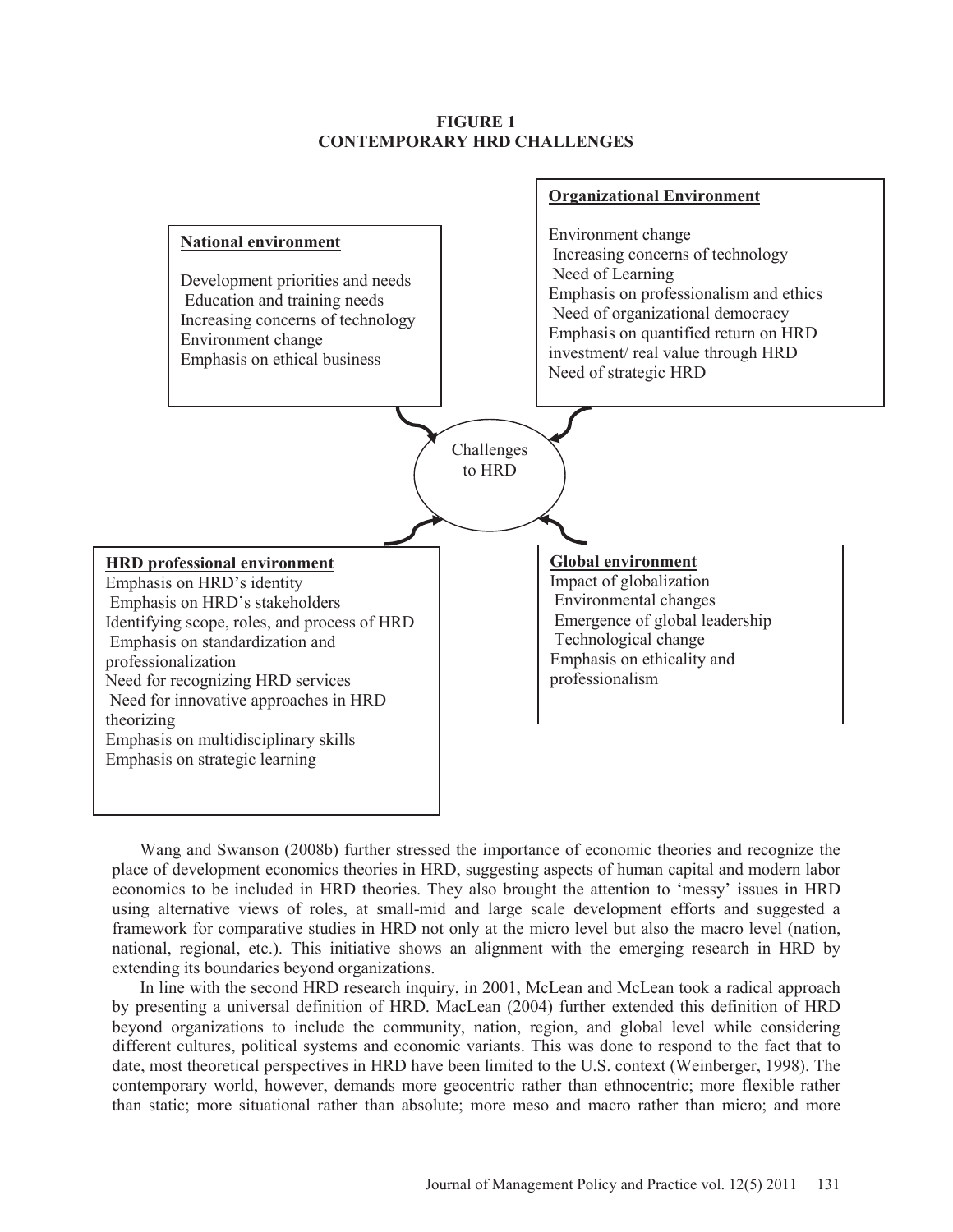general rather than specific approaches to HRD research (McLean, 2007). Further, McLean (1998) showed the three-legged stool as too simplistic as the three core theories offered by Swanson were inadequate. Instead, McLean (1998) presented the image of an octopus that incorporates anthropology, sociology, speech communications as well room for the consideration of other disciplines such as music, philosophy and, in the future, chaos theory. Torraco, although a contributor to Swanson's three-legged theory, mentioned that "HRD researchers use theories from fields such as organizational behavior, psychology, sociology, communication, education, and other social and behavioral sciences" (2004, p. 174). Moreover, Torraco (2004), in debating over the existing HRD theorizing process, showed that HRD is a discipline that demands a great deal of applied research. He further pointed out that "…. since applied research in HRD must sometimes cover large territories of knowledge from basic research, the domain to which this new knowledge is applied, and research of the application itself, a vast body of theory is needed to support the various elements of applied research" (2004, p.176). Further Torraco (2004) explained that "research should go beyond the theories upon which HRD's theoretical foundation was grounded" (2004, p. 177). Thus, the theoretical framework for an HRD researcher may differ from the HRD theoretical foundation. According to Weick (1995), a good theory needs to recognize not only the content and the product but also the context in which the product lives.

Most HRD theory building has been based on grounded theory and Dubin's theory building methodology, resulting in the claim that HRD theorists opt for a limited number of theory building methods even though a variety of approaches are available (Torraco, 2004). Some of these include positivistic theory building, multi-paradigms theory building, and naturalistic theory building. Torraco (2004) further showed the possibility of using quality improvement theory and organizational learning theories that integrate organizational structures, processes, and methods that enable individuals, groups, and the organizations to learn and share knowledge.

In support of the third HRD research inquiry, Fenwick (2005) quoted Bierema and Cseh (2003, p. 23):

"HRD focuses little on issues of social justice in the work place or large social context. Women's experiences as well as those of other diverse groups are ignored, as are asymmetrical power arrangements. Gender/ race/ ethnicity is not used as a category of analysis—even when data is collected by gender. Organizational 'undiscussables' such as sexism, racism, patriarchy, and violence receive little attention in the literature yet have considerable impact on organizational dynamics. Finally, HRD research has only weakly advocated change."

Fenwick (2005) further claimed that HRD practice is still not grounded in research-based theories. Instead, it is still based on "guess work, outdated thinking, or what the client wants" (Fenwick, 2005, p. 225). Critical HRD should work toward reforms aligned with the purposes of justice, equity, and participation focusing on power issues. Turnbull (2002) argued for a liberal and pragmatic approach to HRD theory building which retains academic rigor, celebrates differences and allows learning from more than one ontological paradigm. Fenwick (2005) further highlighted the need of focusing more on fundamental inequalities, oppression and violence in organizations. Authors such as Valantin (2006), Sambrook (2004; 2009) and Carole and Turnbull (2002) also delineated the need for critical HRD.

As evidence for the fourth research inquiry, research efforts focused on knowledge from other fields to incorporate them with the above research inquiries can be highlighted. Work on the implication of different philosophies in HRD (Ruona and Lynham, 2004), and implications of different worldviews in adult learning (Johansen and McLean, 2006) support this research agenda. The philosophical assumptions and worldviews on focus, process, nature, roles, and outcomes of HRD are different in different contexts, yielding substantial diversity in HRD. Darren (2000) s discussed how to use metaphors to view HRD to our advantage and how it can be dangerous for the field. Darlene and Preskill (2005) searched for the involvement of Return on Investments (ROI) in the evaluation of HRD. Garavan, McGuire and Donnell (2004) have discussed HRD as a multilevel phenomenon emphasizing the need to address level of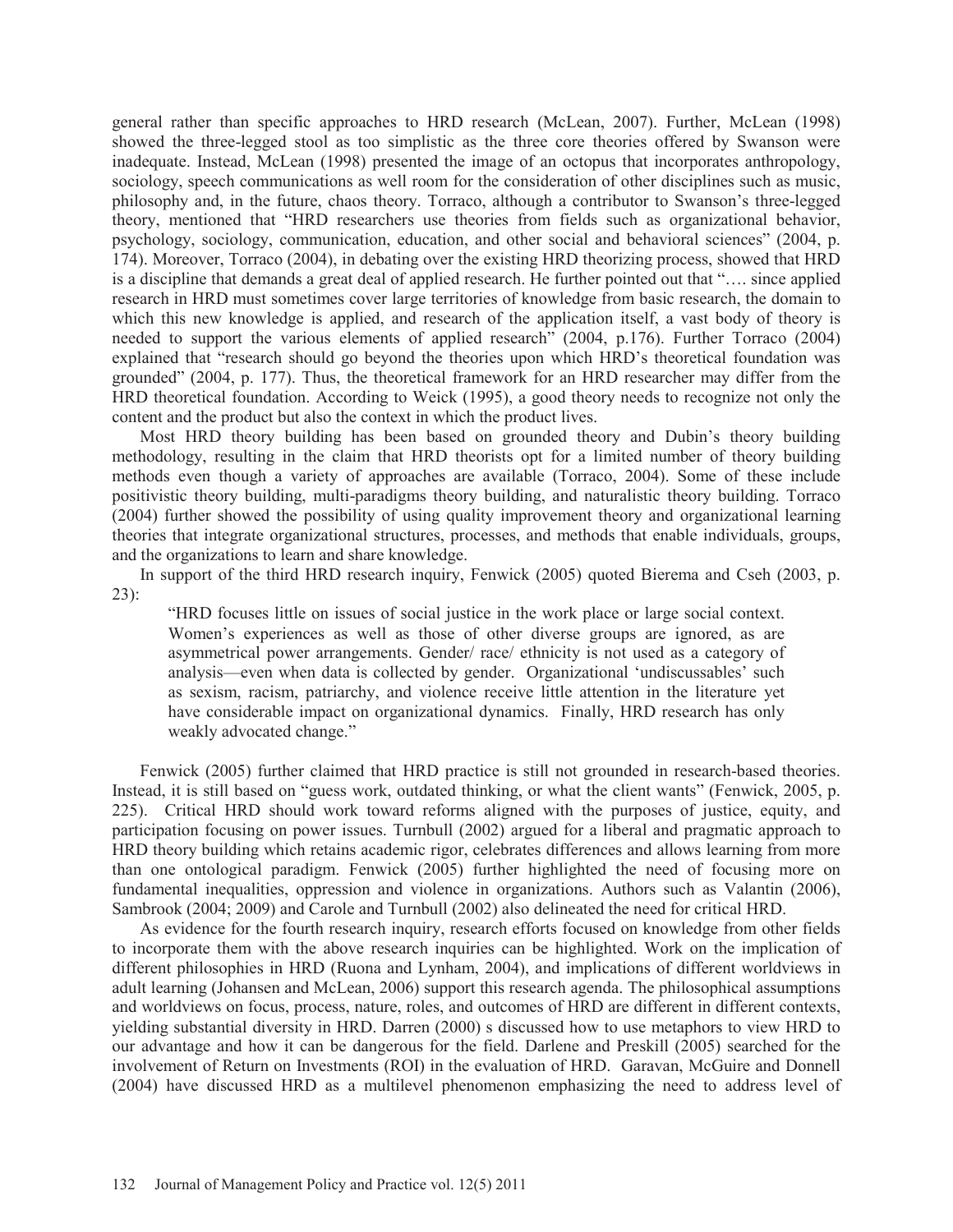analysis. HRD's role in crisis management (Wooten, and James, 2008) also comes under this research inquiry.

From the above discussion on Swanson's HRD theoretical foundation and other emerging HRD research programs, we can categorize HRD into 'traditional HRD' and 'modern HRD' on the basis of their capability to address contemporary HRD requirements as presented above (See Figure 2).

| Criteria                                | <b>Traditional HRD</b>                                              | <b>Modern HRD</b>                                                                        |
|-----------------------------------------|---------------------------------------------------------------------|------------------------------------------------------------------------------------------|
| -Period                                 | Swanson<br>-Nedler $(1970)$ to<br>(2001)                            | $-A$ fter 2001                                                                           |
| -Definitional focus                     | -Limited to organizational<br>boundaries                            | -Extended beyond organizational boundaries<br>-Multiple theories, atheoretical, critical |
| -Theoretical basis                      | -HRD three-legged theories                                          | theory<br>-Critical, constructivist, pragmatist                                          |
| -Knowledge claim<br>-Theoretical nature | -Positivist and post positivist<br>-Static; specific; ethnocentric; | -Geocentric, flexible, situational, meso and<br>macro, more ambiguous                    |
| -Theorizing method                      | absolute; micro<br>-Mainly Dubin's method                           | -Naturalistic, multi-dimensional                                                         |

**FIGURE 2 TRADITIONAL HRD AND MODERN HRD** 

The differences in the ontology, epistemology, and axiology of traditional and modern HRD can also be presented as in Figure 3.



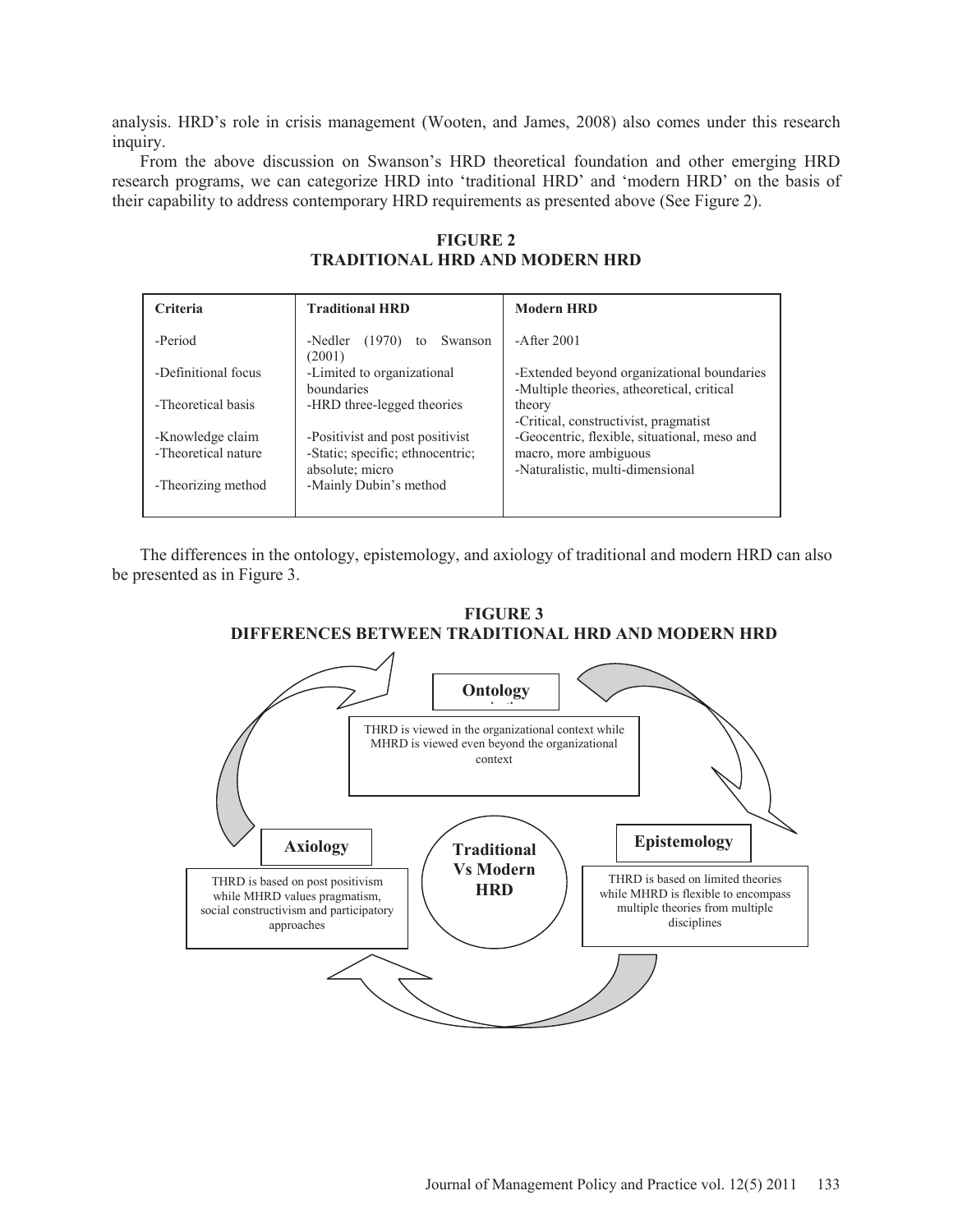Brining HRD out of its traditional theoretical base, the authors believe that the four aforementioned areas of inquiry will more broadly contribute to HRD's future development. Therefore, *a four-pillarhouse of HRD theoretical direction* is presented (See Figure 4) based on the ongoing contemporary work in the field. The foundation is laid with 'ethicality and uncertainty' that were repeatedly highlighted in the challenges of the professional, organizational, national, and global environments of HRD as mentioned in Figure 2.





#### **IS NHRD MODERN?**

Out of the four research areas presented above, a paradigm shift has been proposed with the introduction of National Human Resource Development (McLean, 2004) under the multi-disciplinary HRD theoretical inquiry. McLean's (2004) initiative to extend HRD to a larger national context beyond organizations readily encompasses the emphasis of other research agendas. NHRD represents the view that HRD should consider meso levels and macro levels with different philosophical flat forms. It is more critical in defining HRD more broadly in scope beyond the ethical and positive business domains allowing for a discussion of development issues (such as diversity, gender discrimination, poverty, human rights, etc.), and focusing more on the applied nature of HRD research. It is open to encompass more theories, perhaps more advanced theories than those included in the three-legged stool, thus allowing more room for alternative thinking in HRD. It also has all the characteristics of modern HRD mentioned in figure 2. Therefore, the authors support the emerging view of NHRD as it is inherently more capable of allowing for inquiries into HRD issues in a more contingent way by addressing the real contextual issues. Further, we suggest more innovative research to be conducted on HRD roles, beliefs, processes, values, assumptions, and outcomes in a more geocentric, context specific and flexible manner.

According to the pioneering definition of NHRD put forward by McLean (2004), Human Resource Development is 'any process or activity that, either initially or over the long term, has the potential to develop … work-based knowledge, expertise, productivity and satisfaction, whether for personal or group/team gain, or for the benefit of an organization, community, nation or, ultimately, the whole of humanity'. NHRD encourages having country-wide definitions. Some definitions for NHRD can be seen in the contexts of Morocco (Cox, Arkoubi and Estrada, 2006), South Africa (Lynham and Cunningham, 2004), Brazil (Hasler, Thompson, and Schuler, 2006), and Canada (Cooper, 2004).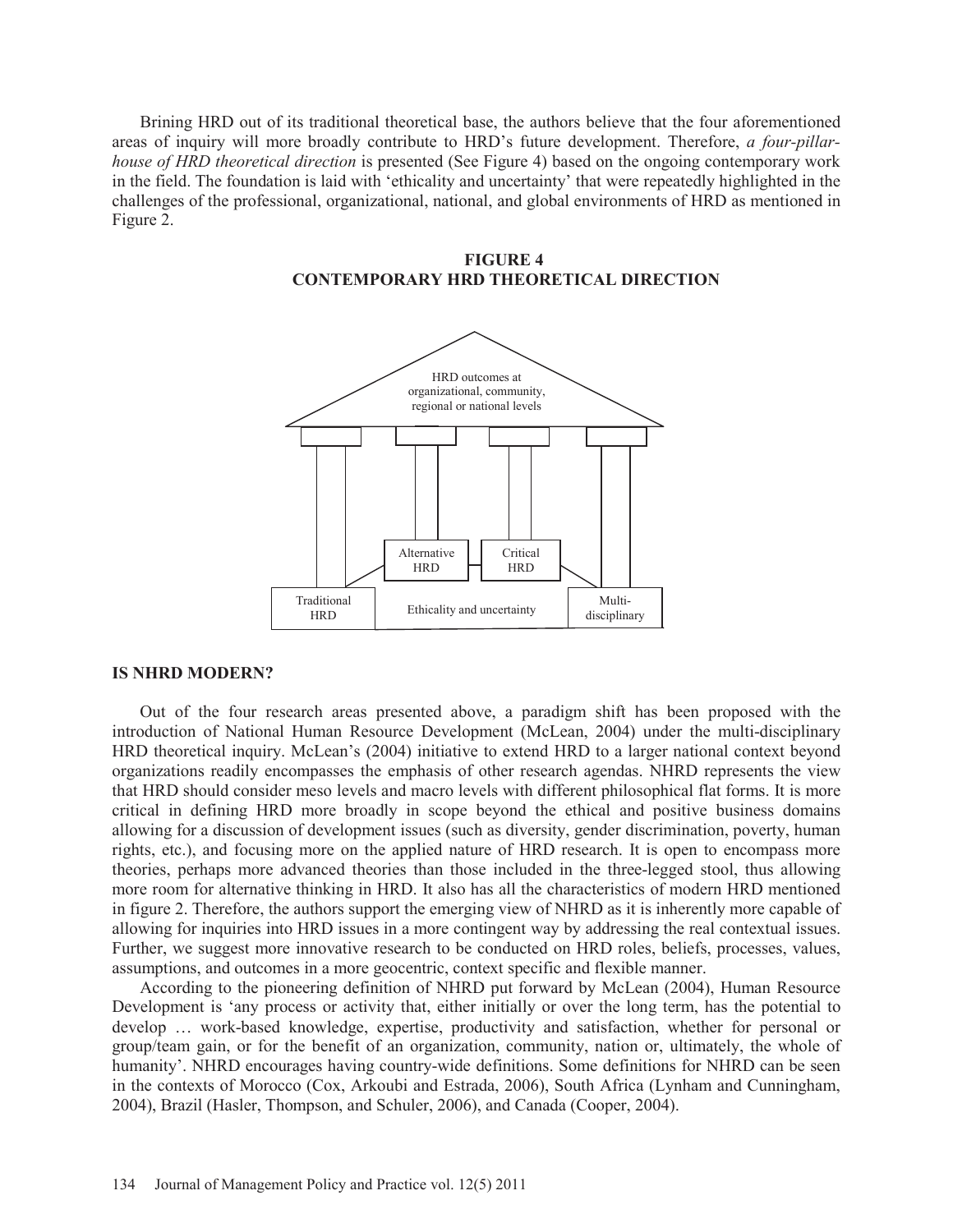#### **NHRD'S CONTRIBUTION TO THE DEVELOPMENT OF DEVELOPING COUNTRIES**

Countries like Japan and Korea are prime examples of how national development can be achieved through the effective management and development of human resources. Non-availability of natural resources is not a barrier if human resources are properly developed. This can be achieved only through proper national level HRD planning and implementation. In the current NHRD literature it has been shown how NHRD or HRD as national policy is used countrywide in Singapore, South Africa, St, Lucia, Brazil, Jamaica' Pacific Island, Mexico, Canada, China, Thailand, Korea, Kenya, Poland and the UK. The NHRD literature also shows how NHRD has contributed to these countries' development to achieve improved productivity, racial balance, local and global competition, training, education, employment, social stability and development, national health, national and international development, and local and global collaboration (Osman-Gani, 2004; Lynham and Cunningham, 2004; Scotland, 2004; Bartlett and Rodgers, 2004; Cooper, 2004; Yang, Zhan and Zhang, 2004; Lutta-Mukhebi , 2004; Szalkowiski and Jankowicz, 2004; Lee, 2004). Furthermore, it has been shown how NHRD can contribute to the achievement of the millennium development goals and other dimensions related to human development (Mc Lean, 2006; Lynham and Cunningham, 2006).

## **CHALLENGES TO NHRD IN ACHIEVING DEVELOPMENT GOALS**

Having recognized the contribution of NHRD, it is worthwhile to put forward some of the challenges of NHRD, highlighted in NHRD literature synthesized in figure 5 (Cho and McLean, 2004; Rao, 2004; Bartlett and Rodgers, 2004; Lynham and Cunningham, 2004; Cooper, 2004; Lutta-Mukhebi, 2004; Lee, 2004; Rangel, 2004; Szalkowiski and Jankowicz, 2004).

## **THE FUTURE OF HRD AND NHRD**

The emerging literature on NHRD has attempted to expand the boundaries of HRD to national sociocultural contexts based on broad issues such as national economic performance and national health issues (Mclean, Osman-Gani, and Cho, 2004). Wang and Swanson (2008a) critically challenged the NHRD's theory development approach and its definitional process. Addressing the same issue, Wang concluded that the current NHRD literature has been unable to advance our knowledge in economic development, human development and human resource development expressing that:

'The domain of HRD should not be extended to Human Development (HD), and NHRD should be renamed as HRD national policy studies, and should be firmly based on an economic foundation and incorporating accumulated knowledge in international development' (2008, p. 303).

Wang (2008) further viewed NHRD as a subfield of HRD. Wang and Swanson claimed that "NHRD literature has attempted to redefine HRD into HD with an earlier use of the term 'human resource development' by economists" (2008a, p. 80). According to Wang and Swanson (2008a), Harbison and Myers used the expression of HRD referring to HD long before HRD became a definite field of study. Secondly, providing a critique on the theory development methodology of NHRD, Wang and Swanson (2008a) pointed out that McLean's initiatives towards having country specific definitions of NHRD (Mclean 2004) are not adequate and have not been based on adequate research methods leading to see 'individual trees while losing the sight of the forest'. Thirdly, Wang and Swanson (2008a) criticized the existing NHRD literature as a 'tendency to draw conclusions without evidence-based research'.

In response to Wang and Swanson's (2008a) criticisms, McLean, Lynham, Azvedo, Lawrence, and Nafukho (2008) reflected their views on the criticisms, made only by Wang and Swanson (2008a) on NHRD theory development to safeguard their methodology of 'case study'. They argued that their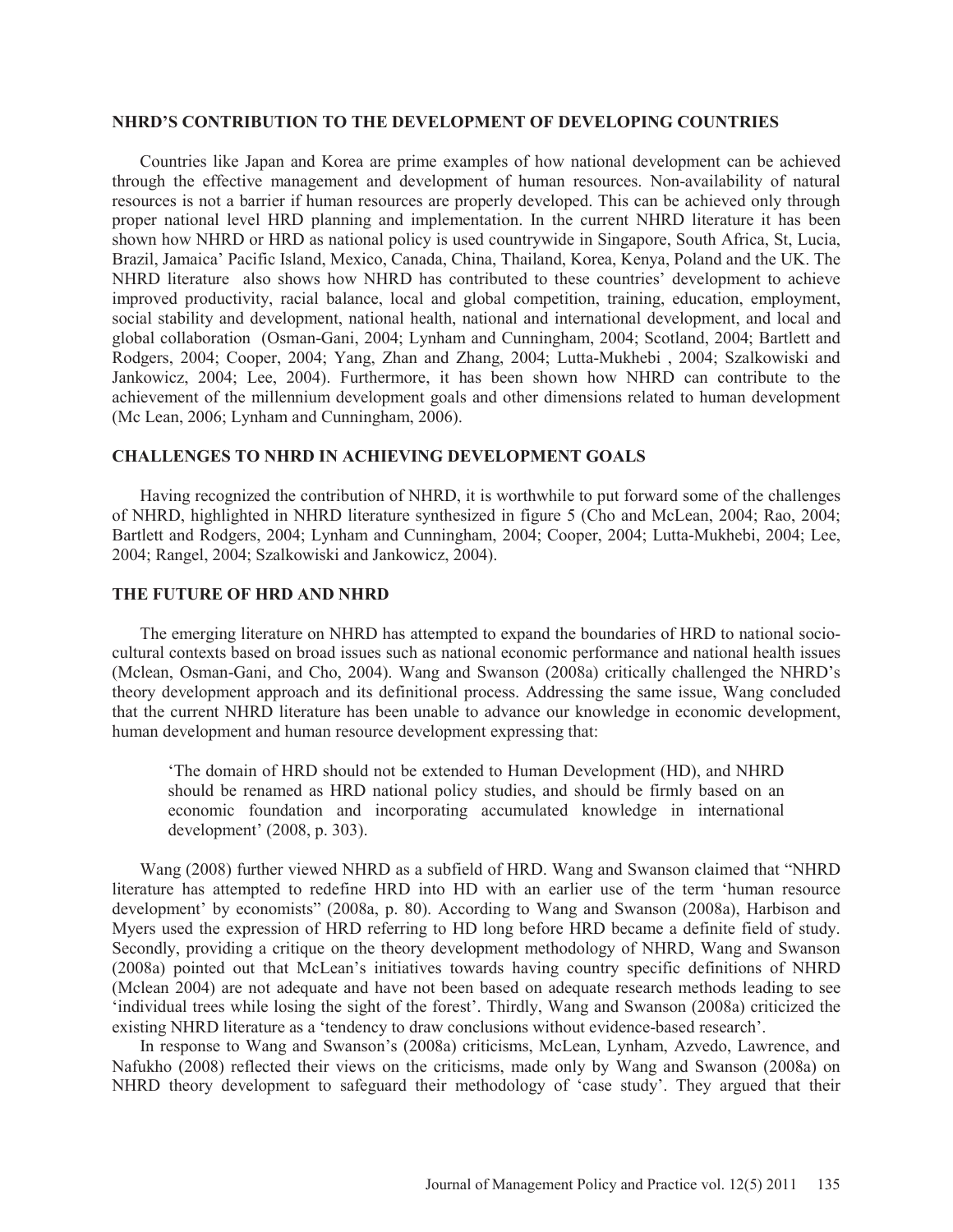methodology has been used in more than twenty countries by more than fifty authors, accepting the existence of confusion in the definition of NHRD like in HRD definitions.



**FIGURE 5 NHRD CHALLENGES** 

However, the current literature on NHRD seems to cover a broad area including social, economical, political, and humanitarian, creating the need for clearly identified boundaries of NHRD study (Wang and Wang, 2006).

Compared to traditional HRD, NHRD as a modern view of HRD is broader. Traditional HRD adopts more unitarist approaches and attempts to create a 'common knowledge base' to be applied in all contexts, while NHRD claims a pluralistic view of developing and applying knowledge that is more sensitive and contingent to the particular context concerned. Wang (2008) classified NHRD as a subfield of HRD. However, the traditional HRD definition and its scope are too narrow to encompass NHRD, as it goes beyond traditional HRD's boundaries. To see NHRD as a subfield of HRD, it requires renaming traditional HRD as organizational HRD or micro-HRD. Further, a proper definition is needed to encompass both HRD and NHRD. McLean and McLean (2001)'s efforts to provide such a broad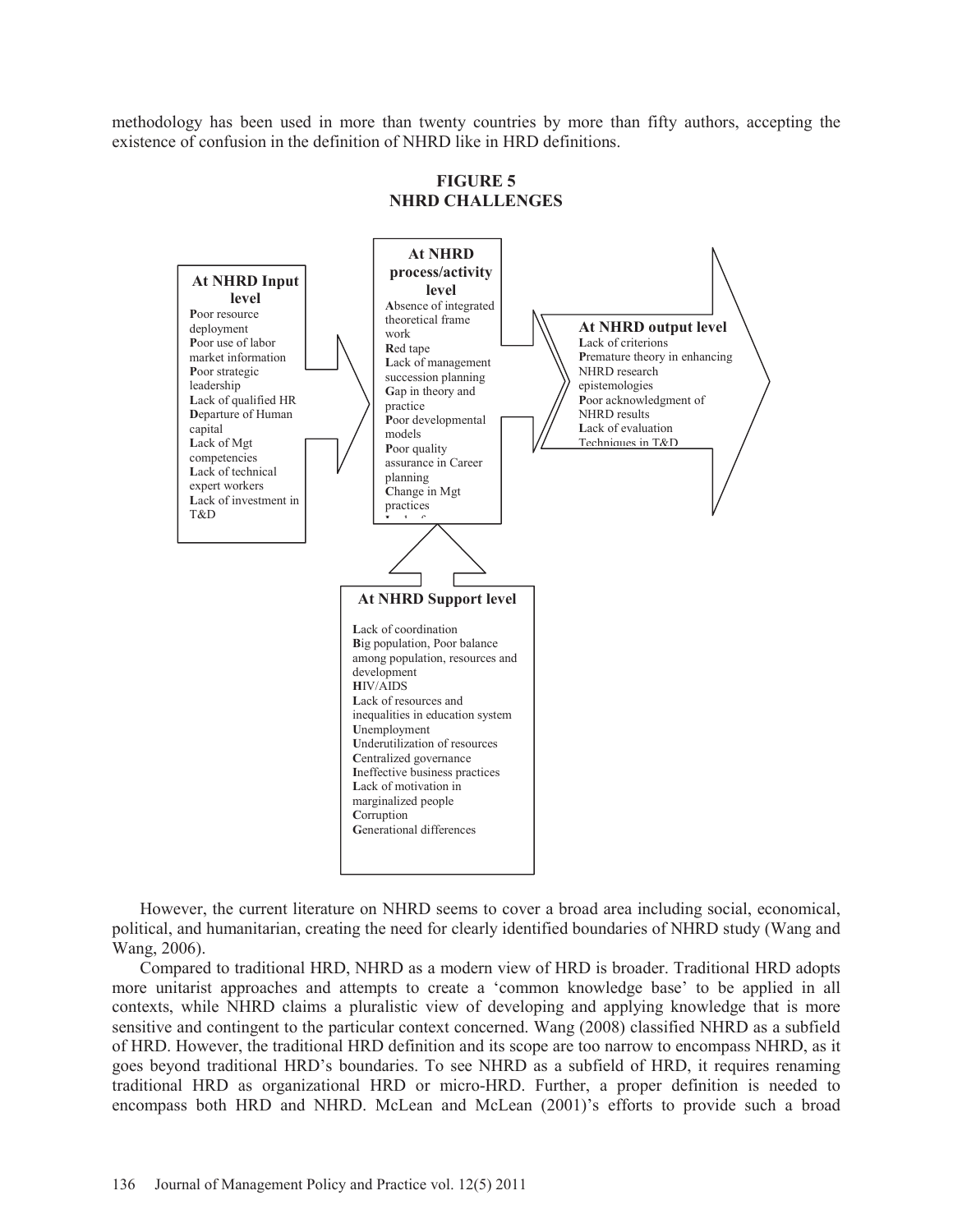definition is noteworthy. However, their definition could not sufficiently identify the scope and the roles of HRD. Besides, the NHRD definition seems to be broader than McLean and McLean's (2001) universal definition of HRD. For these reasons, HRD and NHRD have yet to be defined with a proper alignment between them.

This discussion raises several questions with regard to the relationship between NHRD and HRD, and their theory advancement. First, it is questionable that the focus of NHRD is to encompass HRD at the national level only, or to include all levels of HRD with consideration of national level differences. The case studies used to develop the current NHRD literature described HRD policies and practices as national policy levels only. Therefore, the NHRD definition seems to be broader than its current research focus (at the national level only). Furthermore, it is unclear whether NHRD accepts traditional HRD content as organizational level HRD operating below the national level HRD, or whether it suggests new research in the organizational contexts with NHRD's new emphasis on national level differences and their influences. Furthermore, it is also unclear whether NHRD seeks to become a subfield of HRD (that needs to be clearly defined and identified further) or it is merely replacing the term HRD with NHRD.

#### **CONCLUSION**

In this paper, the authors attempted to discuss the scope of today's HRD by summarizing the literature on HRD's challenges, its forces, its new roles and needs in order to provide a broader synthesis of contemporary HRD challenges. Based on the identified contemporary challenges, new HRD requirements were identified that need to be addressed by future HRD research. A review was then conducted to categorize the major research initiatives that have attempted to address the HRD requirements, under the four main HRD research inquiries proposed by this study. A differentiation between traditional HRD (THRD) and modern HRD (MHRD) was then presented highlighting their ontological, epistemological and axiological differences. The authors then discussed NHRD as a modern HRD research agenda summarizing its importance and challenges. This discussion was followed by a critique of both HRD and NHRD that raised questions with regard to the position and focus of NHRD, definitions of HRD, and compatibility between HRD and NHRD.

## **REFERENCES**

Bartlett, K. R., & Rodgers, J. (2004). HRD as a National Policy in the Pacific Islands. *Advances in Developing Human Resources*, 6(3), 307-314.

Bing, J. W., Kehrhahn, M., & Short, D. C. (2003). Challenges to the field of Human Resources Development. *Advances in Developing Human Resources*, 5 (3), 342-351.

Carole, E. C., & Turnbull, S. (2002). Critical Thinking in HRD-A Panel Led Discussion. Innovative Session. *Academy of Human Resource Development (AHRD) Conference Proceedings* (p. 3). Honolulu, Hawaii: EDRS.

Chermack, T. J., Lynham, S. A., & Ruona, W. E. A. (2003). Critical Uncertainties Confronting Human Resource Development. *Advances in Developing Human Resources*, 5(3), 257-271.

Cho, E., & McLean, G. N. (2004). What we discovered about NHRD and What it means for HRD. *Advances in Developing Human Resources*, 6(3), 382-393.

Cooper, S. (2004). National Governance and Promising Practices in Workplace Learning: a Postindustrial Programmatic Framework in Canada. *Advances in Developing Human Resources*, 6(3), 363-273.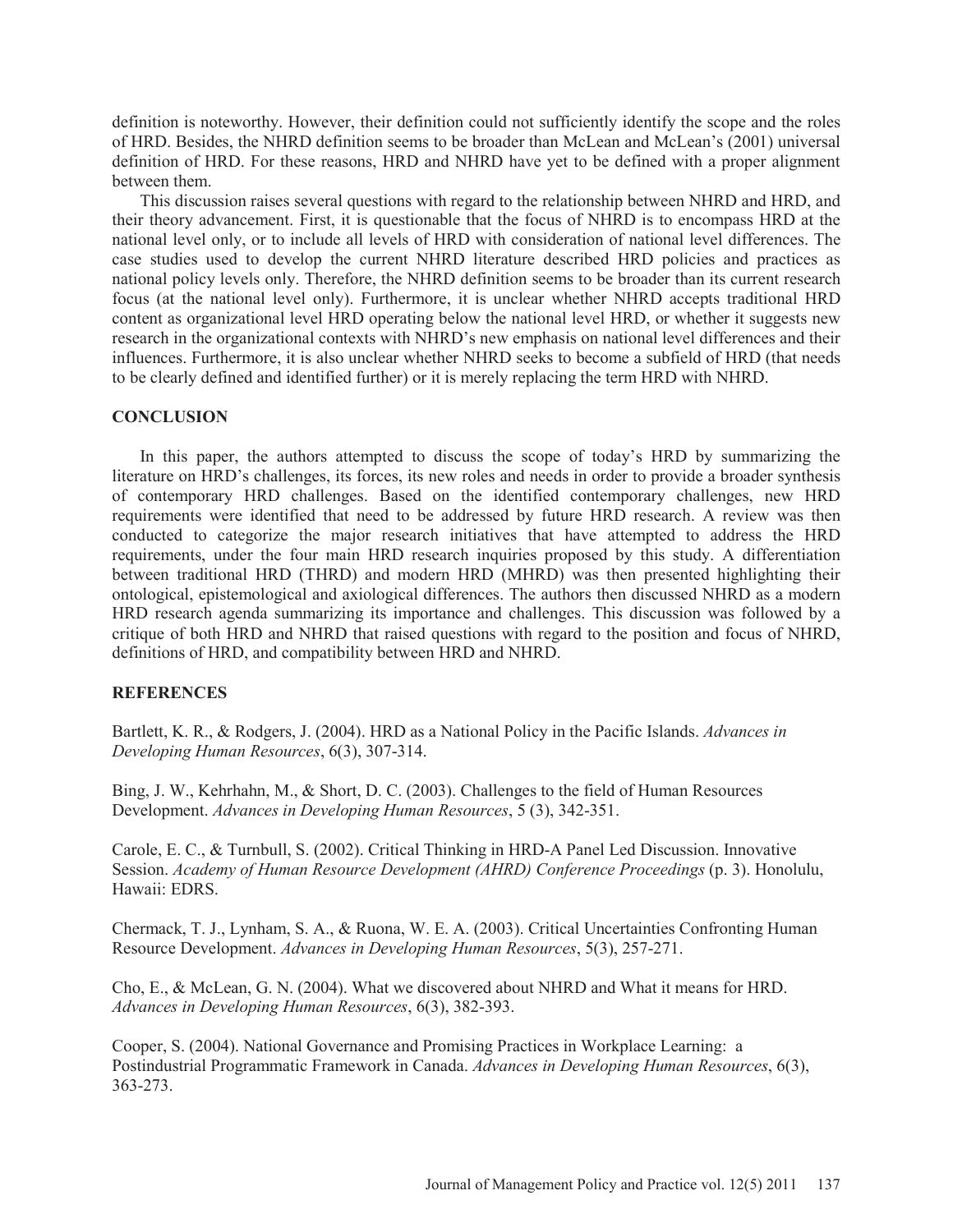Cox, J. B., Arkoubi, K. A., & Estrada, S. D. (2006). National Human Resource Development in Transitioning Societies in the Developing World: Morocco. *Advances in Developing Human Resources*, 8(3), 84-98.

Darlene, R., & Preskill, H. (2005). In Search of the Holy Grail: Return on Investment in Human Resource Development. *Advances in Developing Human Resources*, 7 (1), 71-84.

Darren, C. S. (2000). Analysing Metaphor in Human Resource Development. *Human Resource Development International, 3* (3), 323-341.

Fenwick, T. (2005). Conceptions of Critical HRD: Dilemmas for Theory and Practice. *Human Resource Development International*, 8(2), 225-238.

Garavan, T. N., McGuire, D. M., & Donhell, D. O. (2004). Exploring Human Resource Development: A Level of analysis Approach. *Human Resources Development Review*, 3(4), 417-441.

Gary, L. M., John, J., & Christie, K. M. (2003). The Future: the Drive for Share Holder Value and Implications for HRD. *Advances in Developing Human Resources*, 5(3), 321-331.

Gilley, J. W., Eggland, A., and Maycunich, S. A. E. (2002). *Principles of Human Resource Development*  $(2<sup>nd</sup> ed.).$  New York, US: Pursues Books.

Gold, J., Rodger, H., & Smith, V. (2003). What is the Future for the Human Resource Development Professional? UK. *Human Resource Development International*, 6(4), 437-456.

Greg, G., Russell, F. K., & Juy, Y. S. (2008). Development Economics: A foundation for HRD Policy Studies in developing Countries. *Advances in Developing Human Resources*, 10(6), 848-862.

Hasler, M. G., Thopmson, M. D., & Schuler, M. (2006). National Human Resource Development in Transitioning Societies in the Developing World: Brazil. *Advances in Developing Human Resources*, 8(1), 99-115.

Hawler, J. D., & Paek, J. (2008). Developing human resources for the technical workforce: a comparative study of Korea and Thailand. *International Journal of Training and Development*, 9(1), 1-36.

Hertenstein, A. (1999). The Challenges of Globalization and the HRD Response. *Advances in Developing Human Resources*, 1(4), 83-87.

Johansen B. P., & McLean, G. N. (2006). Worldviews of Adult Learning in the Workplace: A Core Concept in Human Resource Development. *Advances in Developing Human Resources*, 8(3), 321-328.

Lee, M. (2004) National Human Resource Development in the United Kingdom. *Advances in Developing Human Resources*, 6(3), 334-345.

Lex, D. (2003). Searching for the Future of HRD. *Advances in Developing Human Resources*, 5(3), 241- 244.

Li, J., & Nimon, K. (2008). The importance of recognizing generational differences in HRD Policy and practices:A study of workers in Qinhuangdao,China. *Human Resource Development International*, 11(2), 167-182.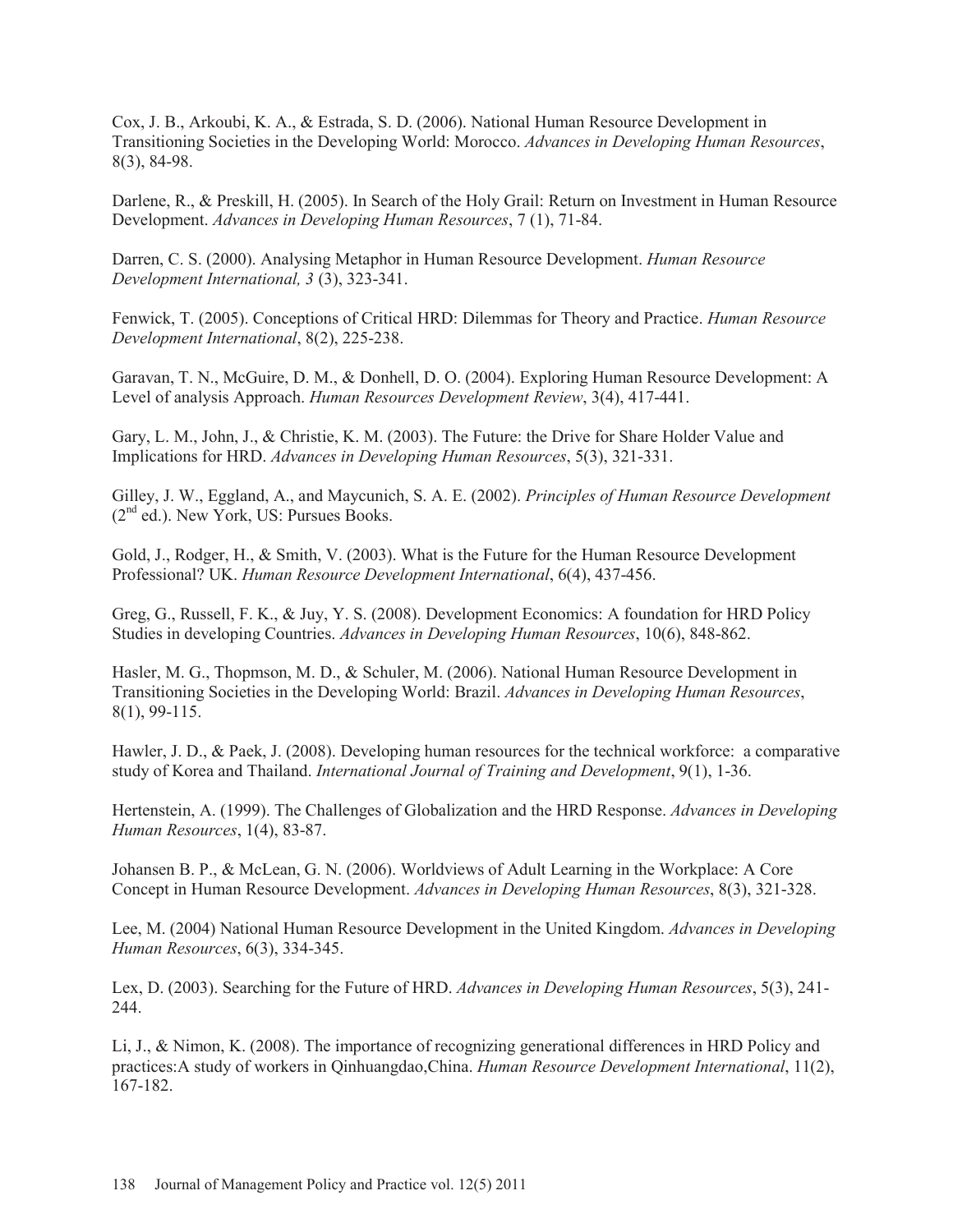Lutta-Mukhebi, M. C. (2004). National Human Resource Development policy in Kenya. *Advances in Developing Human Resources*, (6)3, 326-333.

Lynham, S. A., & Cunningham, P. W. (2004). Human Resource Development: The South African Case. *Advances in Developing Human Resources*, 6(3), 315-325.

Lynham, S. A. and Cunningham, P. W. (2006) National Human Resource Development in Transitioning Societies in the Developing World: Concept and Challenges. *Advances in Developing Human Resources*, 8(1), 116-27.

Marquadt, M., & Berger, N.O. (2003). The Future:Globalization and New Roles for HRd. A*dvances in Developing Human Resources*, 5; 283.

Marsick, V. J. (2007). HRD Research and Practice: Strengths, Weaknesses, Opportunities and Threats. *Human Resource Development International*, 10(1), 89-91.

Mary, M. (1999). Revitalizing HRD for the New Global millennium. *Advances in Developing Human Resources, 1* (1), 1-2.

McLean, G.N. (2004). National Human Resource Development: What in the World is it?. *Advances in Developing Human Resources*, 6(3), 269-275.

McLean, G. N. (2006). National Human Resource Development: A Focused Study in Transitioning Societies in the Developing World. *Advances in Developing Human Resources*, 8(1), 3-11.

McLean, G. N. (2007). All Over Again. *Human Resource Development International*, 10(4), 459-463.

McLean, G. N., & McLean, L. (2001). If we can't define HRD in one country, how can we define it in an international context?. *Human Resource Development International*, 4(3), 313-326.

McLean, G. N., Lynham, S. A., Azevedo, R. E., Lawrence, J. E., & Nafukho, F. M. (2008). A Response to Wang and Swanson's Article on National HRD and Theory Development. *Human Resource Development Review*, 7(3), 241-258.

McLean, G. N., Osman-Gani, A. M., and Cho, E. (2004). Human resource development as national policy. *Advances in Developing Human Resources*, 6(3), 265-268.

McLean, G. N. (1998). HRD: A three legged stool, an octopus, or a centipede?. *Human Resource Development International*, 1(4), 6-7.

Osman-Gani, A. (2004). Human Capital Development in Singapore: An Analysis of National Policy Perspectives. *Advances in Developing Human Resources*, 6(3), 276-287.

Osman-Gani, A. M. and Chan, T. H. (2009) Trends and Challenges of Developing Human Capital in Singapore: an Analysis of Current Practices and Future Potentials. *Human Resources Development International* 12(1),47-68.

Propkopenco, J. (1998). The next century: a focus on human resource development. *Human Resource Development International (1)3, 268-272.*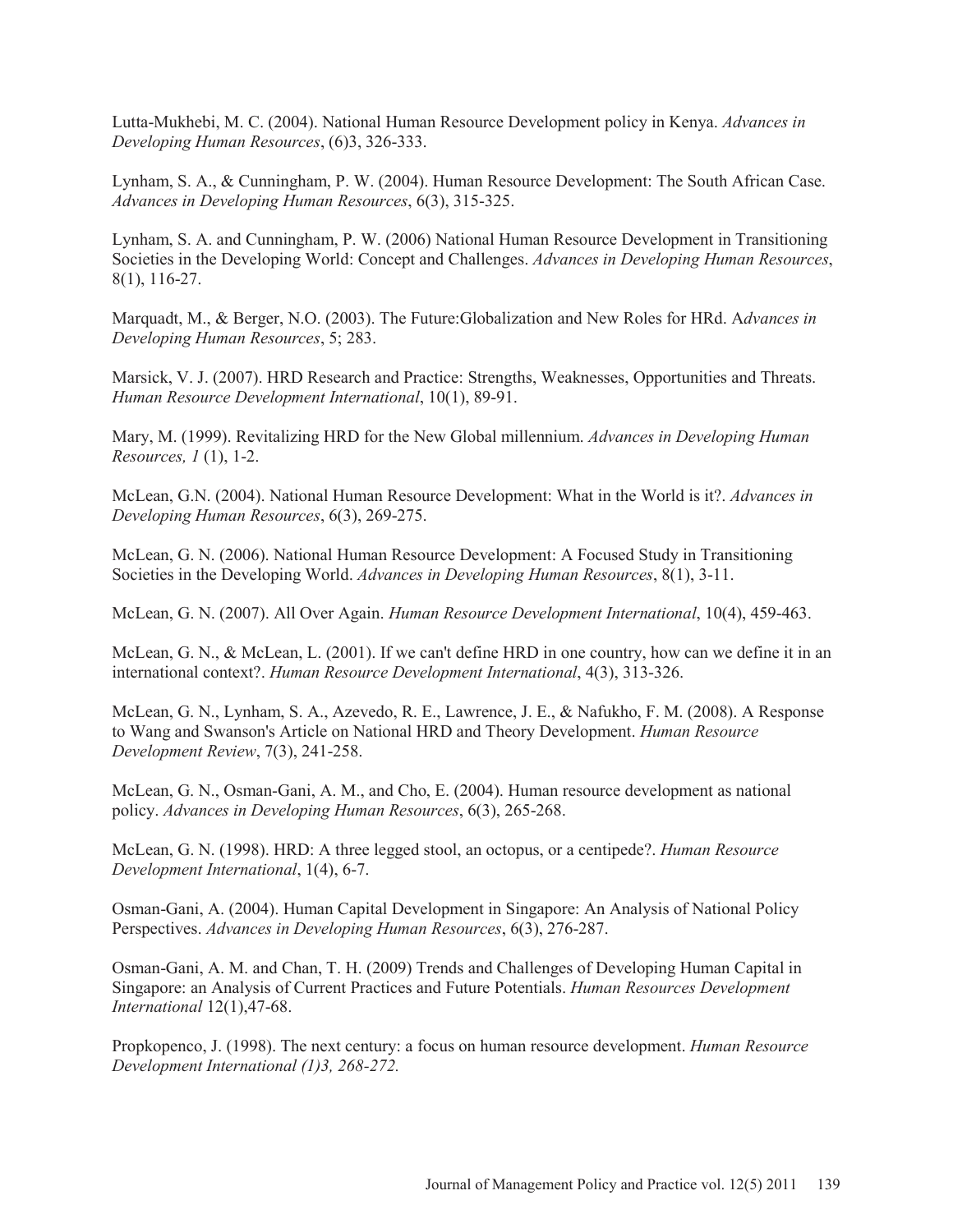Rangel, E. (2004) Policies for Employment and Higher Education in Mexico: an Approach to Human Resource Development as Policy, *Advances in Developing Human Resources*, (6)3, 374-381.

Rao, T. V. (2004). Human Resource Development as National Policy in India. *Advances in Developing Human Resources*, 6 (3), 288-296.

Ruona, W. E. A, Lynham, S. A. (2004). A Philosophical Framework for Thought and Practice in Human Resource Development. *Human Resources Development International*, 7(2), 151-164.

Ruona, W. E. A, Lynham, S. A., & Chermack, T. J., (2003). Insights on Emerging Trends and the Future of Human Resource Development. *Advances in Developing Human Resources*, 5(3), 272-282.

Scotland, M. (2004). National Human Resource Development in St. Lucia. *Advances in Developing Human Resources*, 6(3), 355-362.

Storberg-Walker. J. (2009). Integrative Literature Reviews: Heterodox Economics, Social Capital, and HRD: Moving Beyond the limits of the Neoclassical Paradigm. *Human Resource Development Review*, 8(1), 97-119.

Sumrook, S. (2004). A "Critical" Time for HRD?. *Journal of European Industrial Training*, 28 (8/9), 611-624.

Sumrook, S. (2009). Critical HRD: a Concept Analysis. *Personnel Review*, 38(1), 61-73.

Swanson, R. A. (2001). Human Resource Development and its Underlying Theory. *Human Resources Development International*, 4(3), 299-312.

Swanson, R. A. (2008). Economic Foundation of Human Resource Development: Advancing the Theory and Practice of the Discipline. *Advances in Developing Human resources*, 10(6), 763-769.

Szalkowski, A., and Jankowicz, D. (2004). The Development of Human Resources during the Process of Economic and Structural Transformation in Poland. *Advances in Developing Human Resources*, (6)3, 346-354.

Torraco, R. J. (2002). Research Methods for Theory Building in Applied Disciplines: A Comparative Analysis. *Advances in Developing Human Resources*, 4(3), 355-376.

Torraco, R. J. (2004). Challenges and Choices for Theoretical Research in Human Resource Development. *Human Resource Development Quarterly*, 15(2), 171-187.

Torraco, R. J. (2005). Writing Integrative Literature Review: Guidelines and Examples. *Human Resource Development Review*, 4(3), 356-367.

Torraco, R. J. (2008). The Future of Human Resource Development. *Human Resource Development Review*, 7(4), 371-373.

Turnbull, S. (2002). Bricolage as an Alternative Approach to Human Resources Development Theory Building. *Human Resource Development Review*, 1(1), 111-128.

Valentin, C. (2006). Researching human resource development: emergence of a critical approach to HRD enquiry. *International Journal of Training and Development*, 10(1), 17-29.